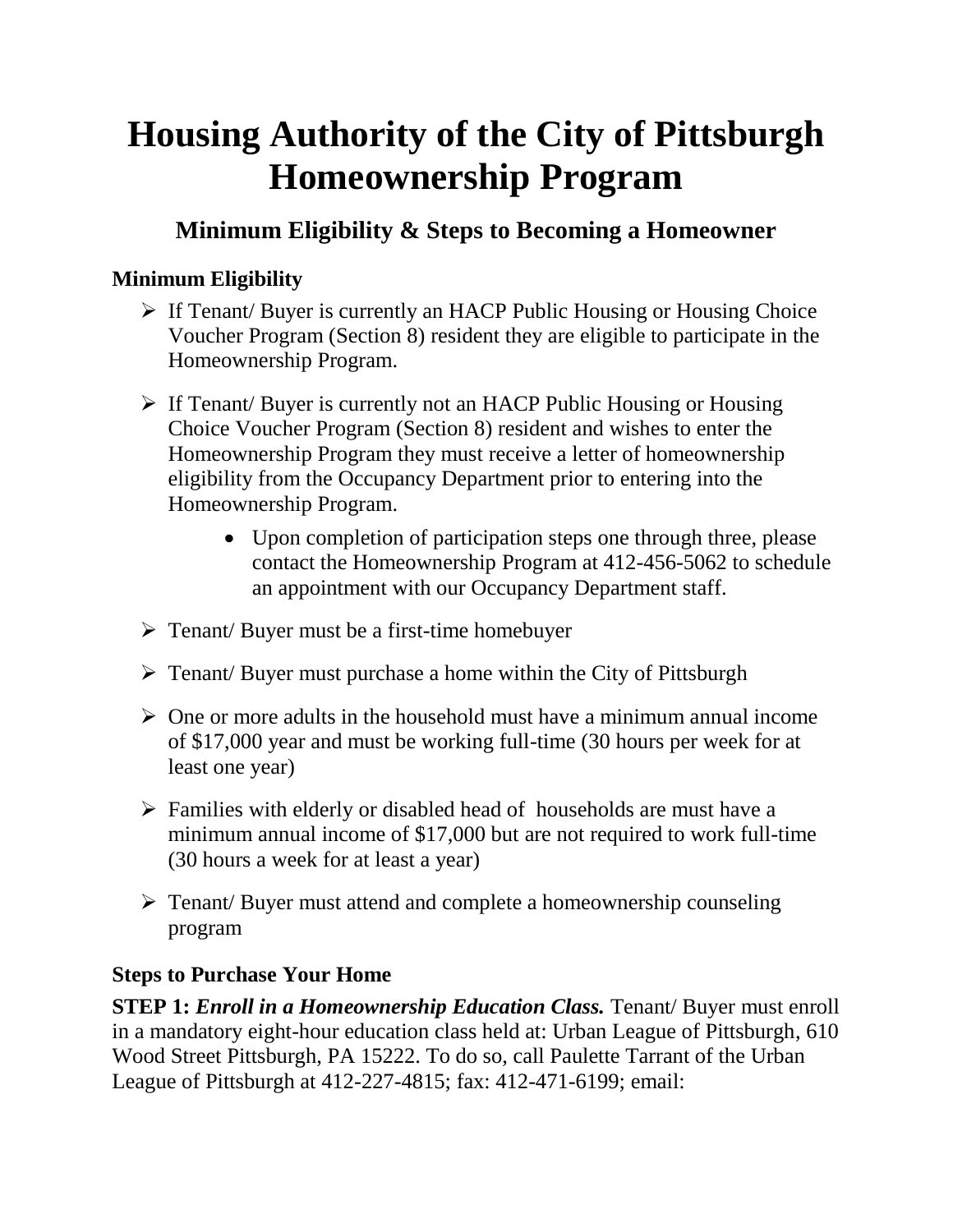ptarrant@ulpgh.org. Upon completion of the class, you will receive a certificate; you are to provide the Homeownership Program a copy of this certificate.

**STEP 2:** *Obtain a financial credit score at the Urban League of Pittsburgh*. In addition to taking the education class, Tenant/ Buyer should meet with an Urban League credit counselor to obtain their financial credit score and review their finances. If a tenant's credit score is below 620, Urban League will aid the tenant to help them restore their credit with credit counseling and credit restoration.

**STEP 3:** *Obtain a mortgage pre-approval letter and closing cost estimate.* Upon completion of Step 2 which includes Tenant/ Buyer completing a Homebuyer Education Class, having their finances in good order, and a credit score of 620 Tenant/buyer is referred to a local bank lender. Tenant/Buyer is to make a mortgage pre-approval application to determine if they qualify for a mortgage. The Lender will provide a mortgage pre-approval letter which states how much money the bank is able to loan to the Tenant/ Buyer in the form of a mortgage. The lender will also provide a closing cost estimate which will detail the cost associated with obtaining the mortgage. HACP requires tenant buyers to request a mortgage preapproval letter and closing cost estimate that reflects the highest amount of mortgage they are eligible to receive from the lender. The assistance amount will be determined using the closing cost estimate provided by the Lender and income and family composition as verified by HACP.

**STEP 4:** *Submit your Homebuyer Education certificate, mortgage pre-approval letter, and corresponding closing cost estimate to the Homeownership Program contact information below.* If you are not a currently an HACP Public Housing or Housing Choice Voucher Program (Section 8) resident please contact the Homeownership Program so that an appointment with the Occupancy Department can be arranged. You must receive a letter of Homeownership Eligibility from the Occupancy Department prior to entering into the Homeownership Program.

HACP Homeownership Program 200 Ross Street, 6th Floor Pittsburgh, PA 15219-2068 Phone: 412-456-5062, Fax: 412-456-5259 Email: DeAnna.Vaughn@hacp.org

**STEP 5:** *HACP will provide you with a Homeownership Program Eligibility* 

Letter. This letter will advise you of your estimated closing cost assistance amount of up to \$8,000 and estimated soft second mortgage amount of up to \$52,000. HACPs soft second mortgage is a forgivable mortgage with no monthly payment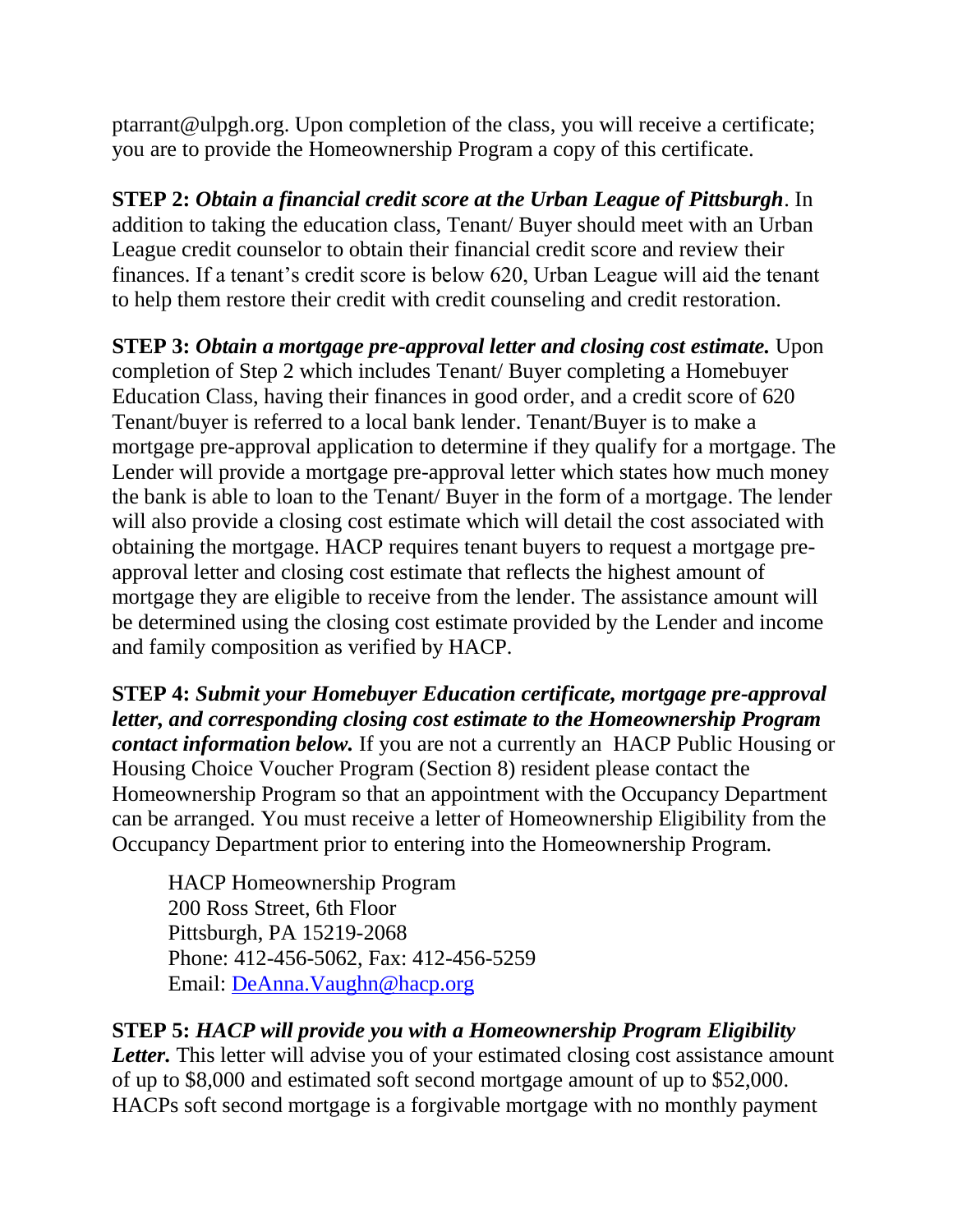provisions and a term of only 10 years. If Tenant/ Buyer is eligible for a soft second mortgage they must utilize the full amount of your pre-qualified first mortgage prior to applying the soft second mortgage to increase their purchase capacity when placing an offer to purchase a home. It is the responsibility of the Tenant/ Buyer to inform their Realtor of this requirement.

**STEP 6:** *Shop to purchase your home. Before the tenant/buyer makes an offer to purchase a home, please contact HACP's Homeownership Program at 412-456- 5000, ext. 2301.* While shopping to purchase a home please keep in mind that the HACP requires the Tenant/Buyer to provide the sales contract and closing cost estimate of the home that they wish to purchase to be reviewed prior to making the offer i.e. prior to full execution. The sales contract should include a contingency clause providing the purchaser is not obligated to pay for any necessary repairs as cited within the home inspection and/or appraisal report and include any soft second mortgages not provided by HACP if applicable. The closing cost estimate should reflect accurate monthly property taxes and include any soft second mortgages and/or closing cost assistance not provided by HACP.

- *The Homeownership Program will review Tenant/ Buyer's offer before it is submitted to the seller.* Upon review of the offer and closing cost estimate corresponding to the selected home the Homeownership Program will provide a Homeownership Approval Letter for the selected property advising of the approved second mortgage and closing cost assistance amount.
- *Sales Agreement and Seller Certification Form* HACP may not approve a home for sale if HACP has been informed by HUD that seller is debarred, suspended, or subject to limited denial of participation. HACP may deny approval of seller for any reason stated above. HACP can provide the Seller Certification Form upon request.

**STEP 7:** *The tenant/ buyer makes an offer to purchase a home with a sales agreement.* Once the sales agreement is fully executed i.e. signed by both the tenant/buyer and the seller(s) there are typically 10 days allotted for the tenant/ buyer to complete the following:

 *Complete a home inspection by an independent professional.* They must provide a copy of the inspection report to both the tenant/buyer and to HACP typically within the first 10 days of the offer being accepted. Items cited within the inspection report as "Poor" or "Fail" must be repaired by owner prior to closing. Tenant/ buyer is not permitted to pay for any necessary repairs that may be uncovered upon inspection. HACP will